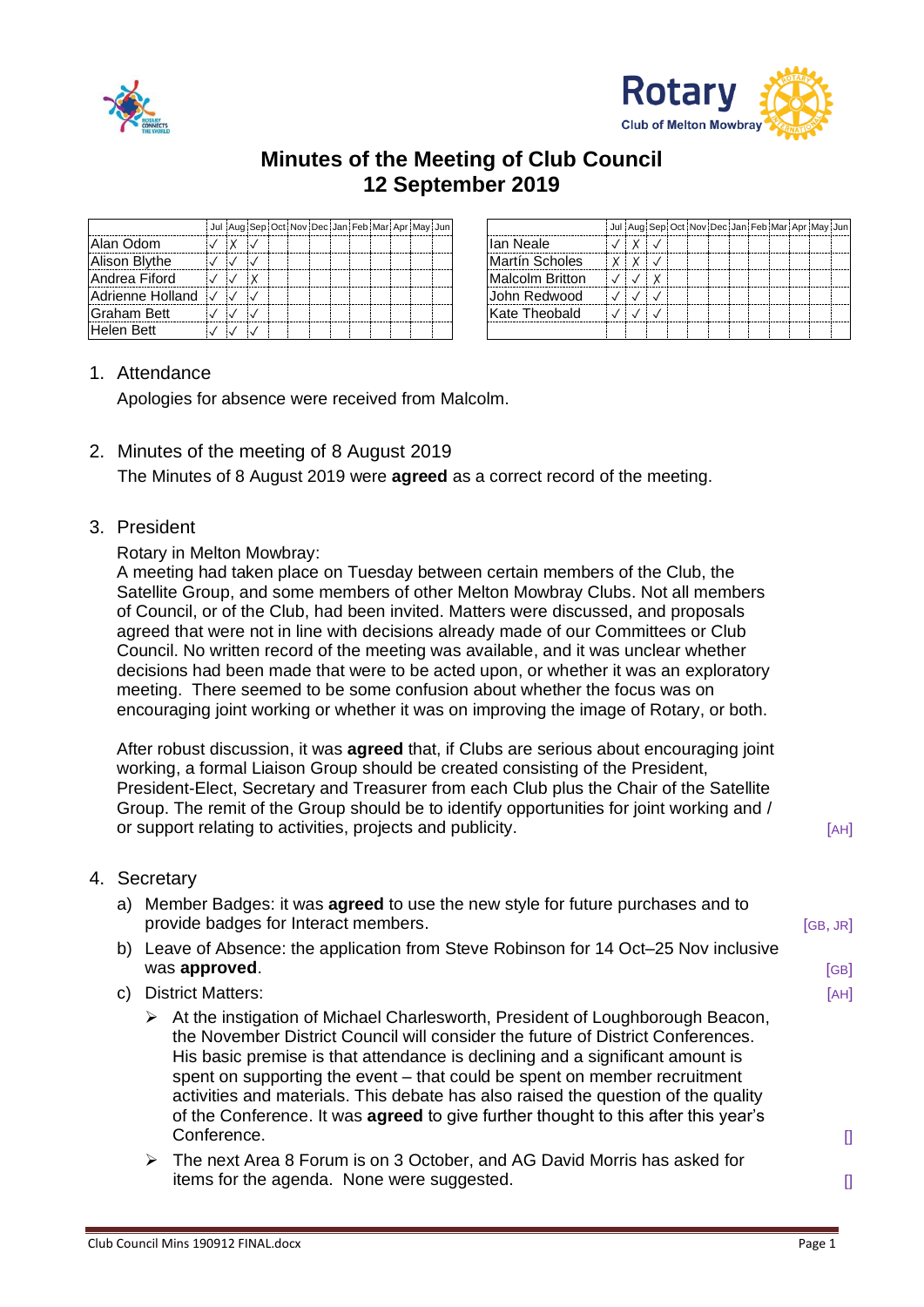|         | Election of Assistant Governor for Area 8 2020-21. The nominations are:<br>≻                                                                                      |           |
|---------|-------------------------------------------------------------------------------------------------------------------------------------------------------------------|-----------|
|         | (RC Melton Aurora)<br>Eddie Pearson<br>(RC Shepshed Charnwood)<br><b>Bill Watson</b>                                                                              |           |
|         | It was <b>agreed</b> that the Secretary should circulate the CVs so the Club Business                                                                             |           |
|         | Meeting can decide, by show of hands, who the Club should vote for.                                                                                               |           |
|         | [Business Meeting voted for Eddie Pearson, 12-8]                                                                                                                  | [GB]      |
|         | d) Club Diary: additions and amendments were <b>agreed</b> for the website.                                                                                       | [GB]      |
|         |                                                                                                                                                                   |           |
|         | 5. Treasurer                                                                                                                                                      |           |
|         | The Club Account Balance at 12 September 2019 was £3,864.96 of which £3,435.46                                                                                    |           |
|         | related to the Lunchtime Club and £429.50 to the Satellite Group.                                                                                                 |           |
|         | Ten subscriptions are outstanding.<br>[Noted by Business Meeting]                                                                                                 | [KT]      |
|         | The Trust Account Balance at 8 August 2019 was £5,073.23 of which £2,162.49 was                                                                                   |           |
|         | committed expenditure and £2,910.74 was unallocated. [Noted by Business Meeting]                                                                                  | [KT]      |
|         | 6. Club Service                                                                                                                                                   |           |
|         |                                                                                                                                                                   |           |
|         | Adrienne presented the Minutes of Club Service which were received.                                                                                               |           |
|         | a) Vintage Vehicles - review:<br>It was agreed that this event was excellent PR for the club and an enjoyable day.                                                |           |
|         | However, the amount raised was c£630 so further thought would need to be given to                                                                                 |           |
|         | the future of the event.                                                                                                                                          | [IN, JJH] |
|         | b) Safari Sunday lunch: Further clarity about the format of this would be helpful.                                                                                | [MB]      |
|         | c) Santa Fun Run 2019: All is well in hand.                                                                                                                       | [TEAM]    |
|         | d) Quiz: All is in hand for 27 September. Publicity has gone out, including Facebook &                                                                            |           |
|         | Twitter. A reminder email to members has been sent and Adrienne will remind                                                                                       |           |
|         | members at the Lunch meeting.                                                                                                                                     |           |
|         | The Committee had agreed that another quiz on 24th April would be a good idea.                                                                                    | [MB]      |
|         | e) District Minor Sports vs RC Loughborough to be on 30 September.                                                                                                | [MB]      |
| f)      | Christmas Party: All is booked for 16th December.                                                                                                                 | [MB, AH]  |
| g)      | Rotary Carol Service: This new event will be at Brooksby on Wednesday 18th<br>December. Volunteers to help would be welcome.                                      | [MB]      |
| n)      | Burns Supper: This is booked. Ben and Bob will need help.                                                                                                         | [BA, BMC] |
| i)      | Charter night: Excellent speaker booked who will be an excellent attraction.                                                                                      | [MB, AH]  |
| j)      | An Evening with Charles Hanson: Booked for 3 April 2020 at Asfordby Parish Hall.                                                                                  | [MB]      |
| k)      | Summer Outing: Bob has suggested a weekend in Chester 1st May - 3rd May 2020                                                                                      |           |
|         | - £235 per person. Email has been sent to members + Board at Lunchtime.                                                                                           | [BMC]     |
| $\vert$ | Foundation dinner: Confirmed for 21 May                                                                                                                           | [AB]      |
|         | m) Duck Race: Sunday 24th May with collections before that.                                                                                                       | [AH]      |
| n)      | Big Band: Agreed to hold the Big Band Concert at the Baptist Church in early                                                                                      |           |
|         | November 2020                                                                                                                                                     | [AB]      |
|         |                                                                                                                                                                   |           |
|         | 7. Community Service                                                                                                                                              |           |
|         | Helen reported:                                                                                                                                                   |           |
| a)      | Christmas Parcels collection at Sainsbury's is likely to go ahead on 7 December                                                                                   |           |
|         | 2019. MBC / LCC will do the distribution list of needy families. Pres Frank Inman of<br>RC Melton Belvoir has promised support. We are hoping to use The Edge for |           |
|         | sorting on Sunday 8 December.<br>[Noted by Business Meeting]                                                                                                      | [HB]      |
|         | b) Contact Tea confirmed for 27 October. Helen will attend the "thank you event".                                                                                 | [HB]      |
| C)      | Leicestershire Life Education - still waiting for information from David Brown.                                                                                   | [HB]      |
| d)      | It was <b>agreed</b> that the Christmas Tree at the Festival will go ahead as planned.                                                                            | [HB]      |
|         |                                                                                                                                                                   |           |